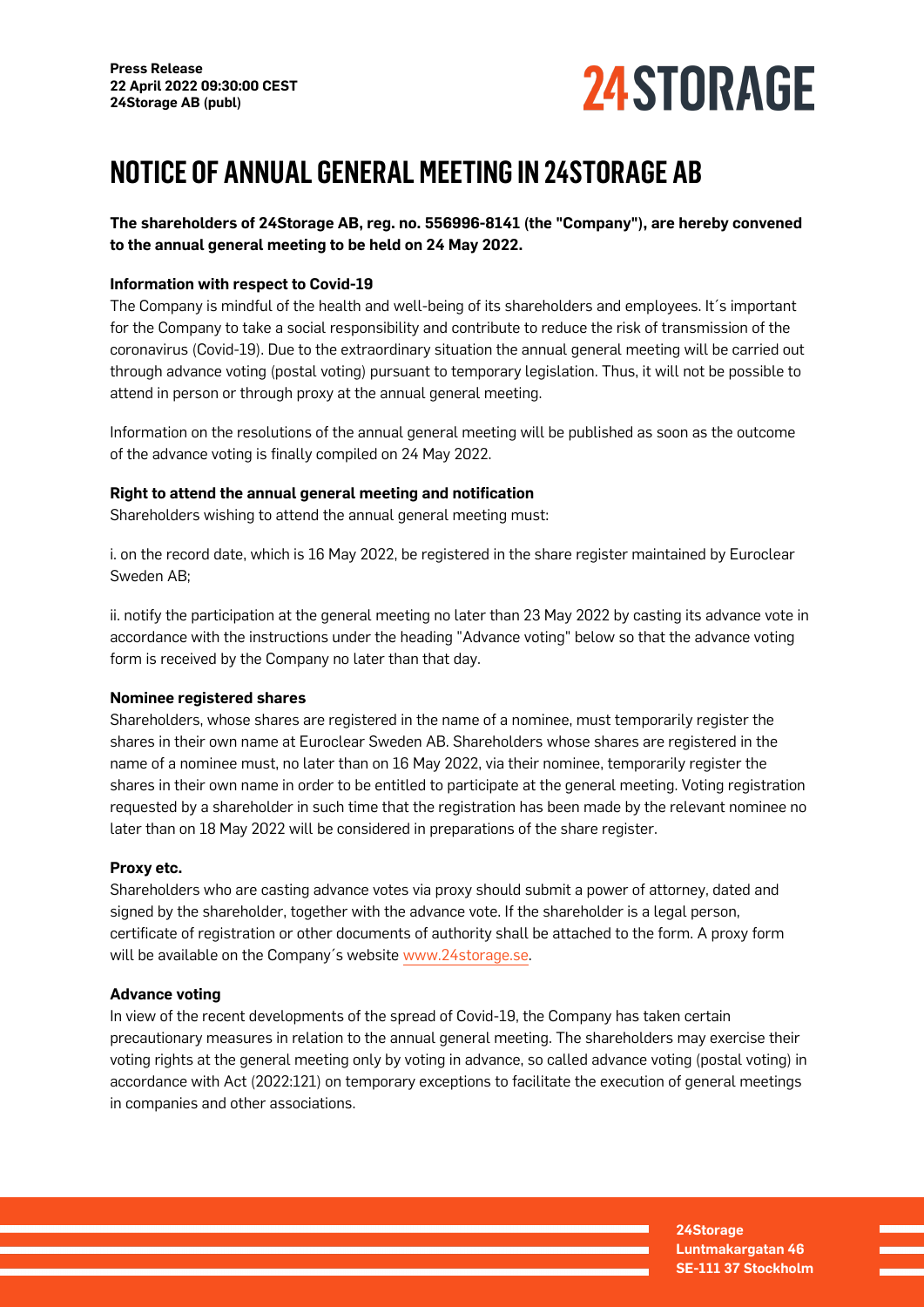

A special form shall be used for advance voting. The form is available on [www.24storage.se](http://www.24storage.se). A shareholder who is exercising its voting right through advance voting do not need to notify the Company of its attendance to the general meeting. The advance voting form is considered as the notification of attendance to the general meeting.

The completed voting form must be at the Company's disposal no later than on 23 May 2022. The completed and signed form shall be sent by regular mail to Annual General Meeting 2022 24Storage AB, Att. Henrik Backman, P.O. Box 30134, SE-104 25 Stockholm or by e-mail [bolagsstamma@24storage.](mailto:bolagsstamma@24storage.se) [se.](mailto:bolagsstamma@24storage.se)

The shareholder may not provide special instructions or conditions in the voting form. If so, the vote is invalid. Further instructions and conditions are included in the form for advance voting.

## **Proposed agenda:**

- 1. Opening of the meeting
- 2. Election of the chairman of the general meeting
- 3. Preparation and approval of voting list
- 4. Approval of the agenda
- 5. Election of one person to certify the minutes
- 6. Determination of whether the general meeting has been duly convened
- 7. Presentation of the annual report and audit report and the group annual report and group audit report
- 8. Resolutions regarding:
- a. adoption of income statement and balance sheet and group income statement and group balance sheet;
- b. allocation of the Company's profit or loss in accordance with the adopted balance sheet; and
- c. discharge of liability for the board directors and the managing director
- 1. Determination of the number of directors and auditors
- 2. Determination of remuneration to the board of directors and the auditors
- 3. Election of the board of directors and the auditors
- 4. Closing of the meeting

#### **Proposals for resolutions:**

#### **Item 2: Election of the chairman of the general meeting**

The shareholder T-C Storage BidCo AB (the "**Shareholder**") proposes that Emil Hedberg, attorney at law at Advokatfirman Schjødt, is appointed as chairman of the general meeting, or, in his absence, the person appointed by him.

## **Item 3: Preparation and approval of voting list**

The voting list proposed for approval by the general meeting is the voting list established by the Company, based on the annual general meeting share register retrieved from Euroclear Sweden AB and submitted postal votes, and as verified by the person elected to certify the minutes.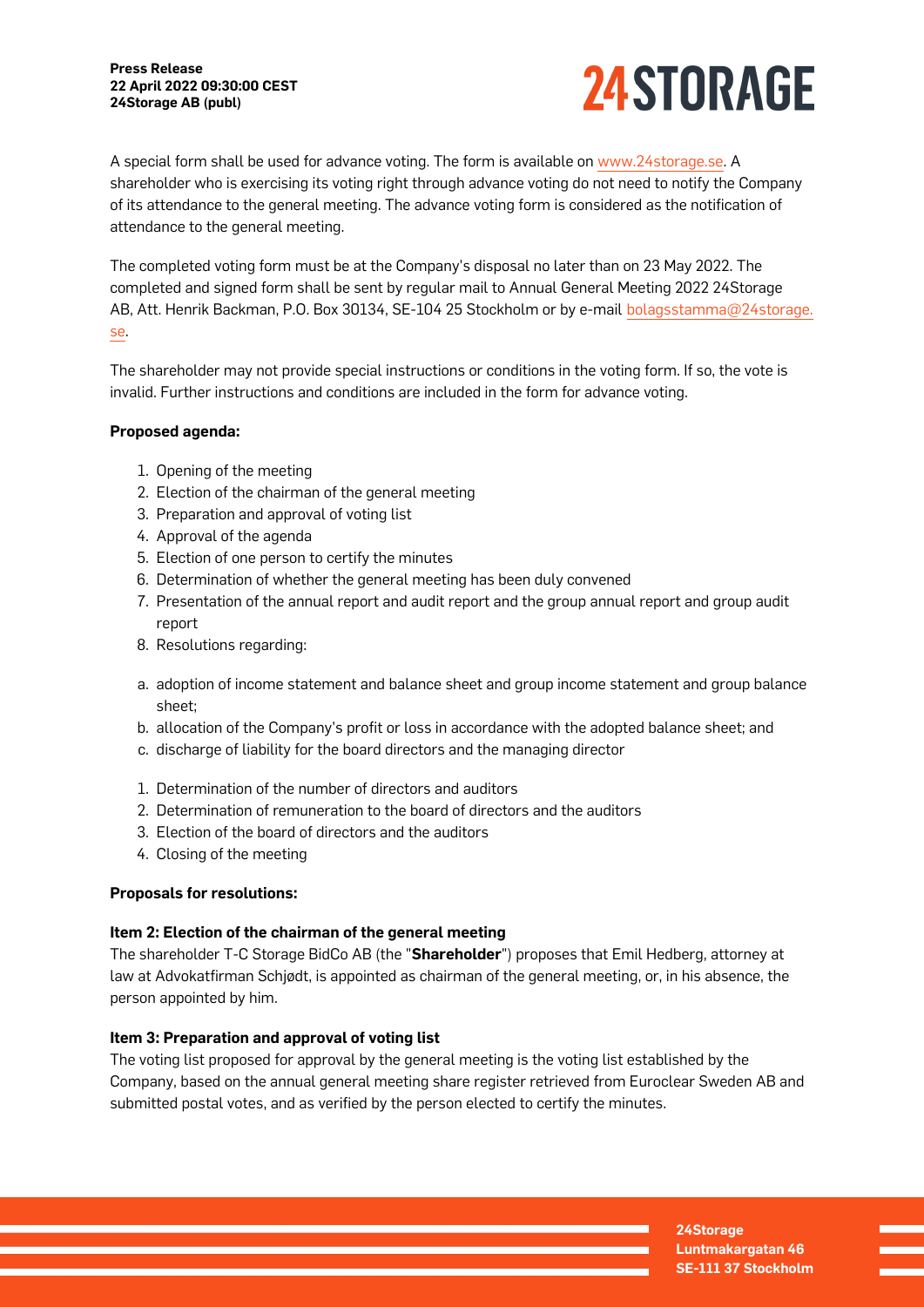

#### **Item 5: Election of one person to certify the minutes**

The board of directors proposes that Adam Sirsjö, LL.M., at Advokatfirman Schjødt, or, in his absence, the person appointed by the board of directors, to certify the minutes of the meeting. The task also includes verifying the voting list and that submitted postal votes are correctly reflected in the general meeting minutes.

**Item 8.b: Allocation of the Company's profit or loss in accordance with the adopted balance sheet** The board of directors proposes that all funds available to the annual general meeting shall be carried forward.

# **Item 9-11: Determination of the number of members of the board of directors and auditors, remuneration to the board of directors and the auditors, election of the board of directors and the auditors**

The Shareholder proposes that the board of directors shall consist of three board members with no deputies and that the number of auditors shall be one registered accounting firm with no auditor deputies.

The Shareholder proposes that no board remuneration shall be paid.

The Shareholder proposes that the auditor's remuneration shall be paid in accordance with approved account.

The Shareholder proposes that Jasper Gilbey, Oscar Maltesen and Johan Åström are re-elected as board members for the period until the end of the next annual general meeting. The Shareholder proposes that Jasper Gilbey is re-elected as chairman of the board of directors for the period until the end of the next annual general meeting.

The Shareholder proposes that the auditor company Öhrlings PricewaterhouseCoopers AB (PwC) is reelected as auditor for the period until the end of the next annual general meeting. PwC has informed the Company that if PwC is elected, Johan Rippe will be the auditor in charge.

#### **Further information**

Copies of accounts, audit report, proxy forms, forms for advance voting and other documents that shall be available in accordance with the Swedish Companies Act are available at the Company at Lindhagensgatan 126 in Stockholm and at the Company's website www. 24storage.se, at least three weeks in advance of the annual general meeting and will be sent to shareholders who request it and provide their e-mail or postal address.

The board of directors and the managing director shall, if any shareholder so requests and the board of directors considers that it can be done without material harm to the Company, provide information at the general meeting on matters that may affect the assessment of an item on the agenda or the Company's financial information. Such duty to provide information applies also to the Company's relation to other group companies, the consolidated accounts and such circumstances regarding subsidiaries as specified in the foregoing sentence. A request for such information shall be received by the Company in writing no later than ten calendar days prior to the meeting, i.e., 14 May 2022 by post to Annual General Meeting 2022 24Storage AB, Att. Henrik Backman, P.O. Box 30134, SE-104 25